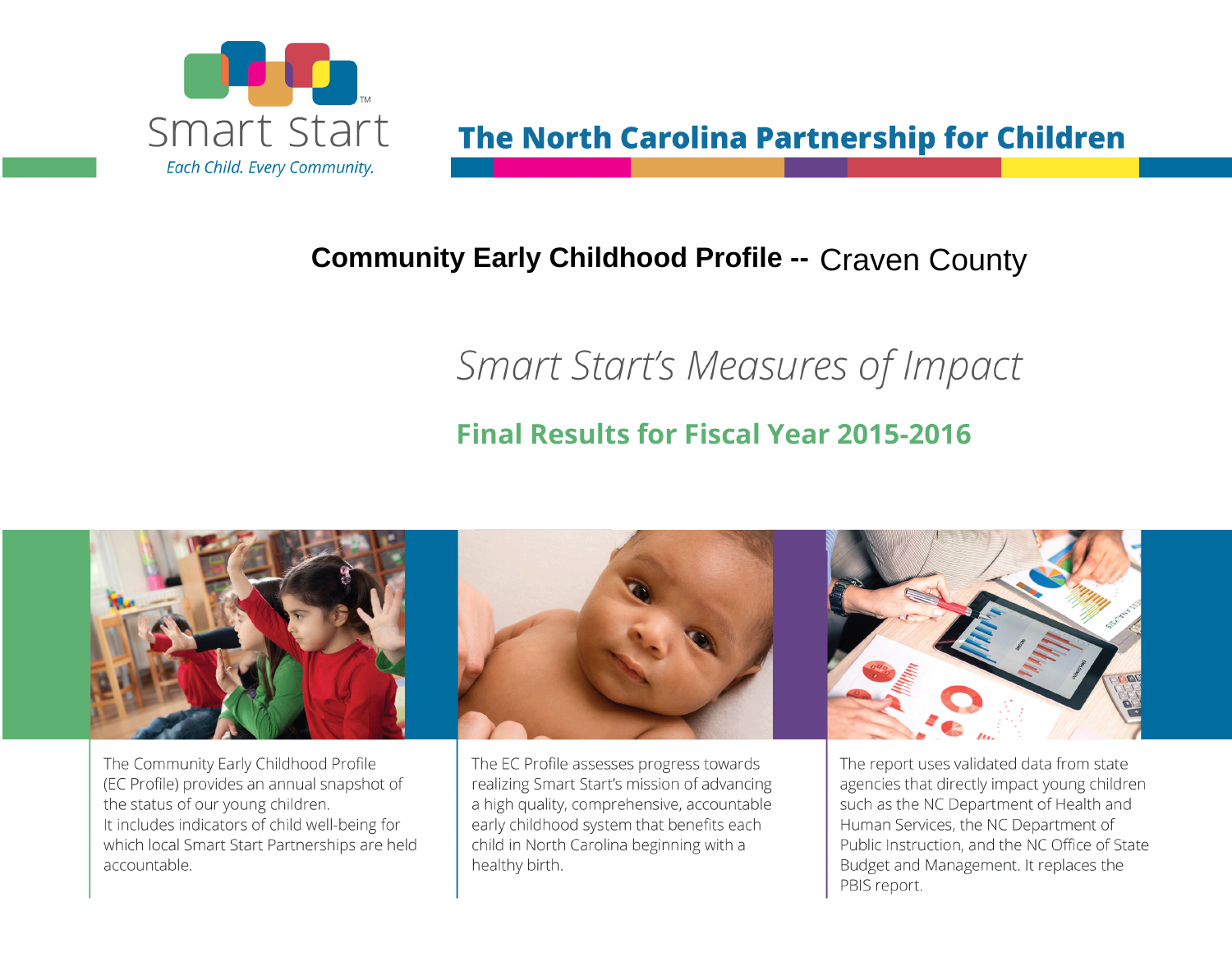| <b>Indicator</b>  | <b>Description</b>                                                                                                                                                                       | <b>Standards</b>                                                                                                                                                                              | FY 2014-15 |                         | FY 2015-16 |                         |  |
|-------------------|------------------------------------------------------------------------------------------------------------------------------------------------------------------------------------------|-----------------------------------------------------------------------------------------------------------------------------------------------------------------------------------------------|------------|-------------------------|------------|-------------------------|--|
|                   | <b>Early Care and Education -- Quality</b>                                                                                                                                               |                                                                                                                                                                                               |            |                         |            |                         |  |
| PLA40a            | Average Star Rating<br>for Children in 1-5<br><b>Star Care</b>                                                                                                                           | Minimum: 4.0 AND 60%<br>High Performing: 4.0 AND 60%<br>for each<br>age group                                                                                                                 | 4.67       | High<br>Performing      | 4.72       | High<br>Performing      |  |
| PLA40b            | Percent of Children<br>in 4 and 5 star care                                                                                                                                              |                                                                                                                                                                                               | 89%        | High<br>Performing      | 95%        | High<br>Performing      |  |
| PLA50a            | <b>Average Star Rating</b><br>for Subsidized<br>Children in 1-5 Star<br>Care                                                                                                             | Minimum: 4.25 AND 80%<br>High Performing: Minimum plus<br>4.25 AND 70% for each age<br>group                                                                                                  | 4.79       | High<br>Performing      | 4.76       | High<br>Performing      |  |
| PLA50b            | Percent of<br>Subsidized Children<br>in 4 and 5 star care                                                                                                                                |                                                                                                                                                                                               | 96%        | High<br>Performing      | 97%        | High<br>Performing      |  |
|                   | <b>Early Care and Education -- Workforce</b>                                                                                                                                             |                                                                                                                                                                                               |            |                         |            |                         |  |
| EDU <sub>10</sub> | Percent of Children<br>Enrolled in 1-5 Star<br><b>Centers That Have At</b><br>Least 75% of Lead<br>Teachers with<br>College Degrees (i.<br>e. 7 Lead Teacher<br><b>Education Points)</b> | Minimum: 50% of children are in<br>sites with 7 lead teacher<br>education points<br>High Performing: 50% of<br>children are in sites with 7 lead<br>teacher education points for<br>age group | 40%        | <b>Below</b><br>Minimum | 38%        | <b>Below</b><br>Minimum |  |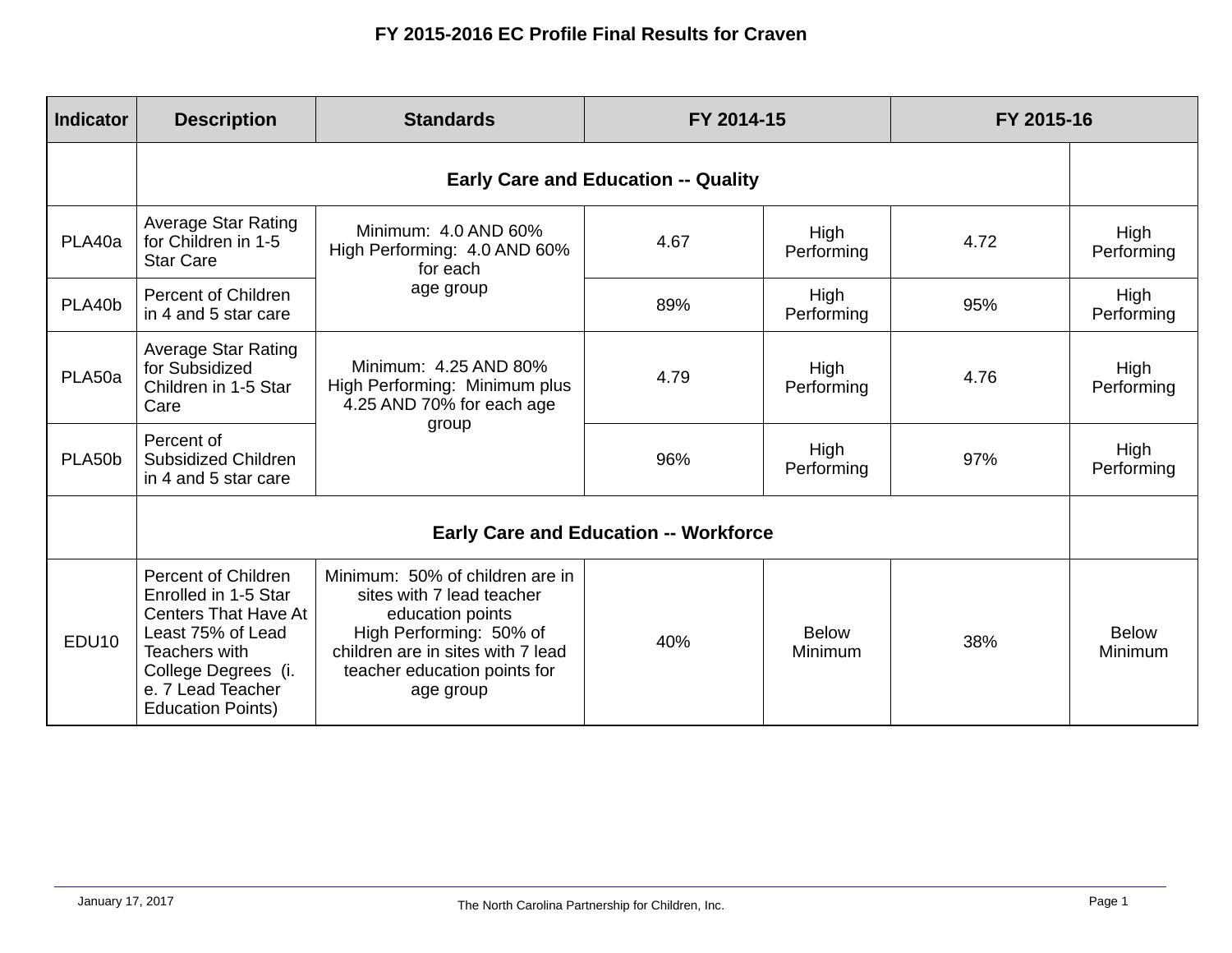| <b>Indicator</b> | <b>Description</b>                                                                                                                                                       | <b>Standards</b>                                                                                                                                                                                                           | FY 2014-15 |                     | FY 2015-16       |                     |
|------------------|--------------------------------------------------------------------------------------------------------------------------------------------------------------------------|----------------------------------------------------------------------------------------------------------------------------------------------------------------------------------------------------------------------------|------------|---------------------|------------------|---------------------|
| <b>EDU20</b>     | <b>Percent of Children</b><br>Enrolled in 1-5 Star<br><b>Centers That Have</b><br>Directors with<br>College Degrees (i.e.<br>7 Administrator<br><b>Education Points)</b> | Minimum: 60% of children are in<br>sites with 7 administrator<br>education points<br>High Performing: 60% of<br>children are in sites with 7<br>administrator education points for<br>age group                            | 75%        | High<br>Performing  | 75%              | High<br>Performing  |
|                  | <b>Family Support</b>                                                                                                                                                    |                                                                                                                                                                                                                            |            |                     |                  |                     |
| <b>FS20</b>      | Percent of Parents/<br><b>Guardians Who</b><br><b>Report Reading to</b><br><b>Their Children Daily</b>                                                                   | Minimum: TBD<br>High Performing: TBD                                                                                                                                                                                       | N/A        | N/A                 | 57%<br>Statewide | <b>TBD</b>          |
| <b>FS30</b>      | Percent of children<br>age 0-5 with an<br>investigated report of<br>child abuse/neglect.                                                                                 | $>= 5.0\%$ and $< 12.0\%$ A range<br>has been set based on the<br>distribution of identified children<br>among counties. If the county is<br>outside the range, the<br>partnership will convene<br>meetings to review data | 6.3%       | Within the<br>range | 5.4%             | Within the<br>range |
|                  | <b>Health</b>                                                                                                                                                            |                                                                                                                                                                                                                            |            |                     |                  |                     |
| <b>H10a</b>      | Percent of children<br>ages 0-2 who receive<br>early intervention or<br>special education<br>services                                                                    | $>= 4.0\%$ and <10.0% A range<br>has been set based on the<br>distribution of identified children<br>among counties. If the county is<br>outside the range, the                                                            | 4.5%       | Within the<br>range | 5.2%             | Within the<br>range |